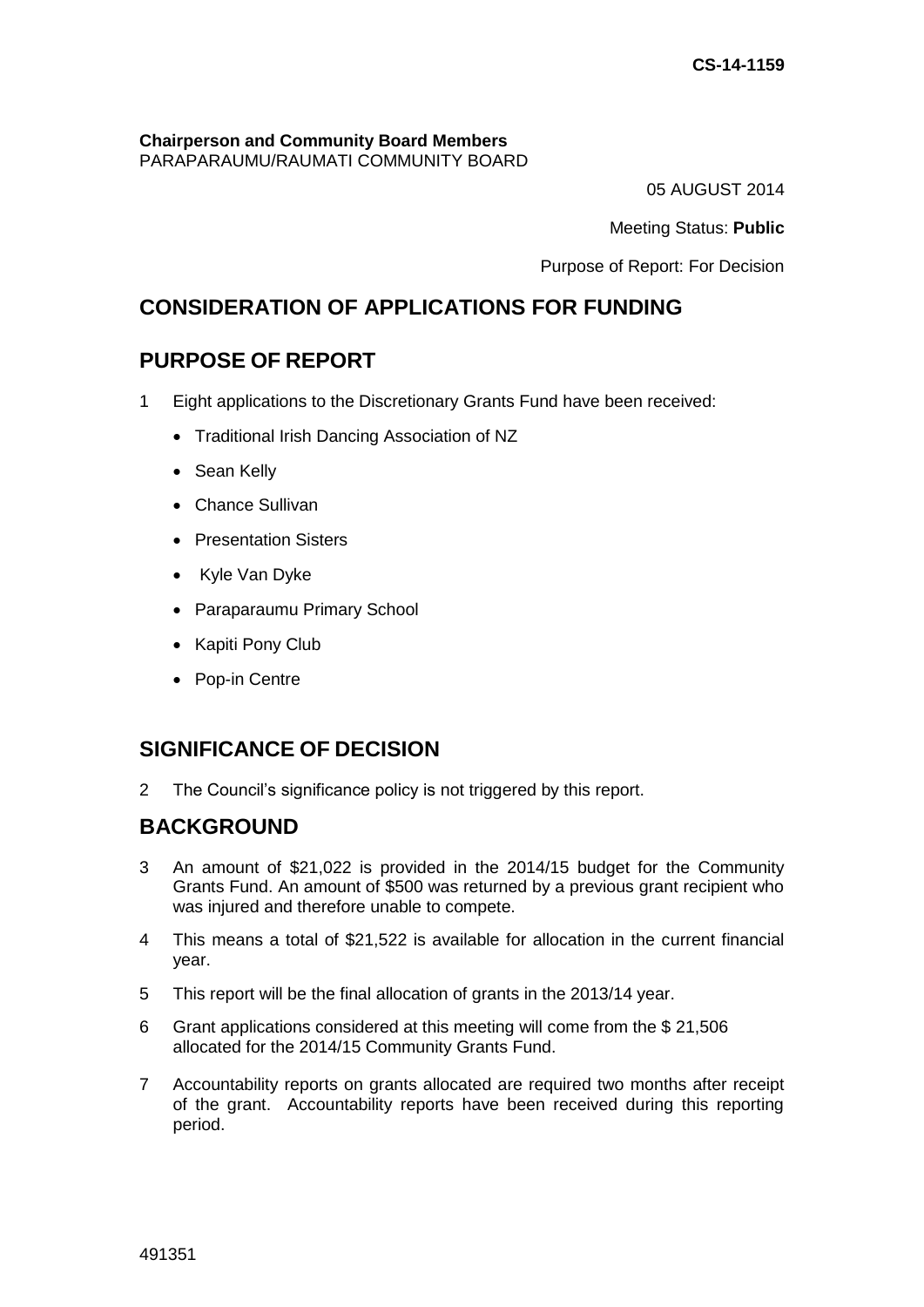### 8 CONSIDERATIONS

### **Issues**

- 9 Grants are allocated in accordance with established criteria (copies provided under separate cover).
- 10 All applicants have been advised of the criteria and meeting date by email, telephone or letter.

### **Applications to the Discretionary Grants Fund**

#### Traditional Irish Dancing Association of NZ (TIDANZ)

- 11 Funding of \$500 is sought to assist with venue cost for the 2014 TIDA National Championships.
- 12 This application can be considered under Eligible Purpose 2: *Special Project or Activity.*

#### Sean Kelly

- 13 Funding of \$500 is sought to assist with the costs of the use of Weka Park over the summer period for football.
- 14 This application can be considered under Eligible Purpose 2: *Special Project or Activity.*

#### Chance Sullivan

- 15 Funding of \$500 is sought to assist with living costs while away on a scholarship to France.
- 16 This application can be considered under Eligible Purpose 2: *Special Project or Activity.*

#### Presentation Sisters

- 17 Funding of \$500 is sought to assist with the costs of hiring Paraparaumu Memorial hall for a Gala/Garage sale.
- 18 This application can be considered under Eligible Purpose 5: *The Remission of Hall Rental.*

### Kylie Van Dyke – Paraparaumu playcentre

- 19 Funding of \$112 is sought to assist with costs of hiring Paraparaumu Memorial hall for the fundraising event – Crafts on the Coast.
- 20 This application can be considered under Eligible Purpose 5: *The Remission of Hall Rental.*

### Paraparaumu Primary School

21 Funding of \$500 is sought to make new Kapahaka Uniforms for the schools 125 year anniversary.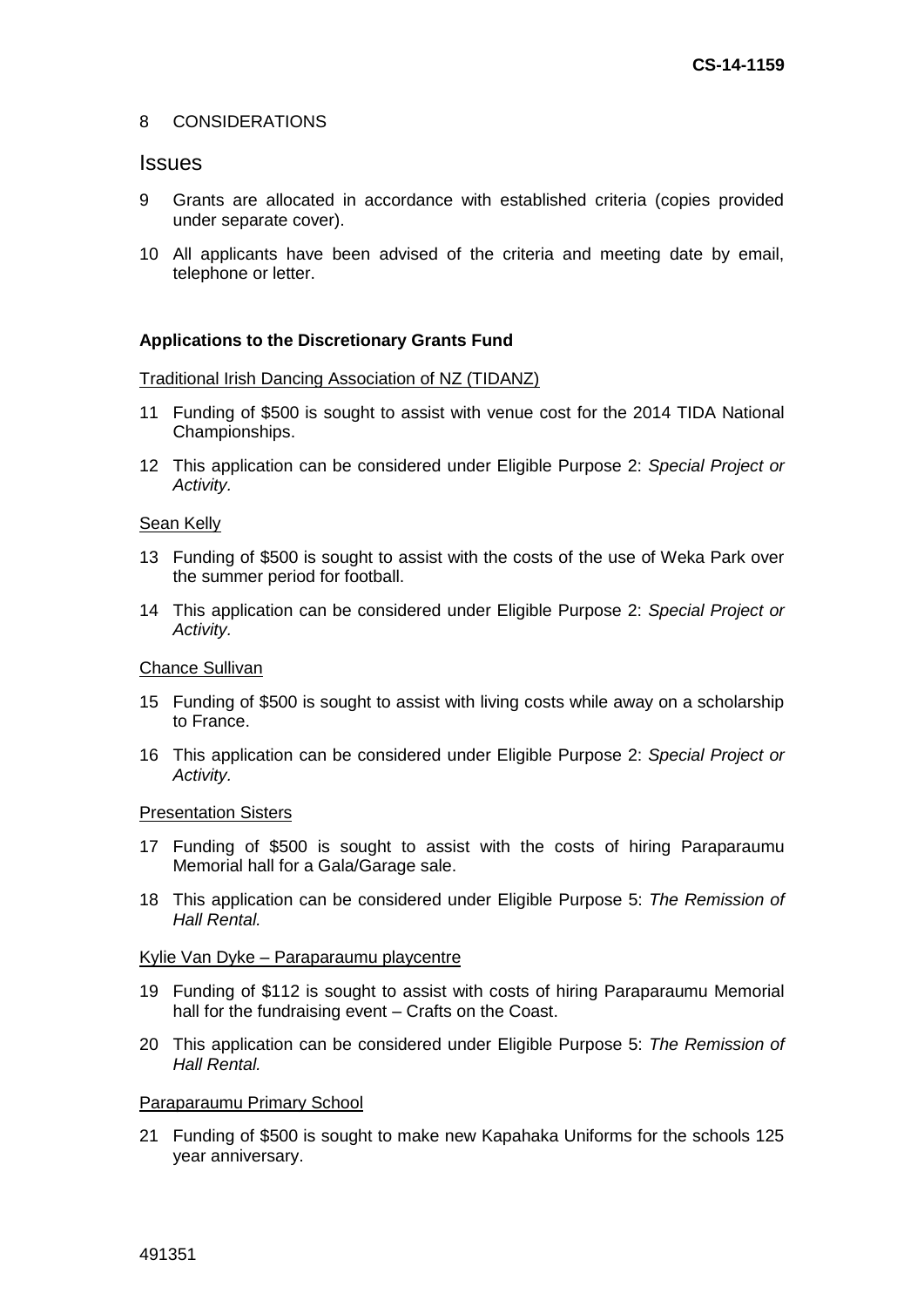22 This application can be considered under Eligible Purpose 2: *Special Project or Activity.* 

### Kapiti Pony Club

- 23 Funding of \$500 is sought to provide a portaloo or similar to club members and their families
- 24 This application can be considered under Eligible Purpose 2: *Special Project or Activity.*

#### Pop-in Centre

*.* 

- 25 Funding of \$200 is sought to extend the Pop-In centre until the end of November.
- 26 This application can be considered under Eligible Purpose 2: *Special Project or Activity.*

## Financial Considerations

- 27 An amount of \$21,022 is provided in the 2013/14 budget for the Paraparaumu/Raumati Community Grants Fund. An amount of \$500 was returned by a previous grant recipient who was injured and therefore unable to compete.
- 28 A total of \$21,522 is therefore available for allocation in the current financial year.

|                                                                                   |                              |                            |                                   | <b>Balance available</b><br>for distribution |
|-----------------------------------------------------------------------------------|------------------------------|----------------------------|-----------------------------------|----------------------------------------------|
| 2013/14 Budget allocation                                                         | \$21,022                     | \$21,022                   |                                   |                                              |
| Date of meeting                                                                   | <b>Amount</b><br>applied for | <b>Amount</b><br>allocated | <b>Total allocated</b><br>to date |                                              |
| July 2013 - refund from Paris Dalrymple-Mortleman<br>(Injured, unable to compete) | $-$ \$500                    | \$21,522.00                |                                   |                                              |
| 6 August 2013                                                                     | \$5,621                      | \$2,831                    | \$2,331                           | \$19,191.00                                  |
| 17 September 2013                                                                 | \$6,000                      | \$3,700                    | \$6,031                           | \$15,491.00                                  |
| 10 December 2013                                                                  | \$4,500                      | \$3,500                    | \$9,531                           | \$11,991.00                                  |
| 18 February 2014                                                                  | \$2,457.52                   | \$500                      | \$10,031                          | \$11,491.00                                  |
| 1 April 2014                                                                      | \$4,457.52                   | \$3,070.02                 | \$13,101.02                       | \$8,420.98                                   |
| 13 May 2014                                                                       | \$3,119.75                   | \$2,269.20                 | \$15,370.22                       | \$6,151.78                                   |
| 24 June 2014                                                                      | \$3,995.00                   | \$6,151.76                 | \$21,521.98                       | .02                                          |

29 Funds for the 2013/14 year have been allocated as follows: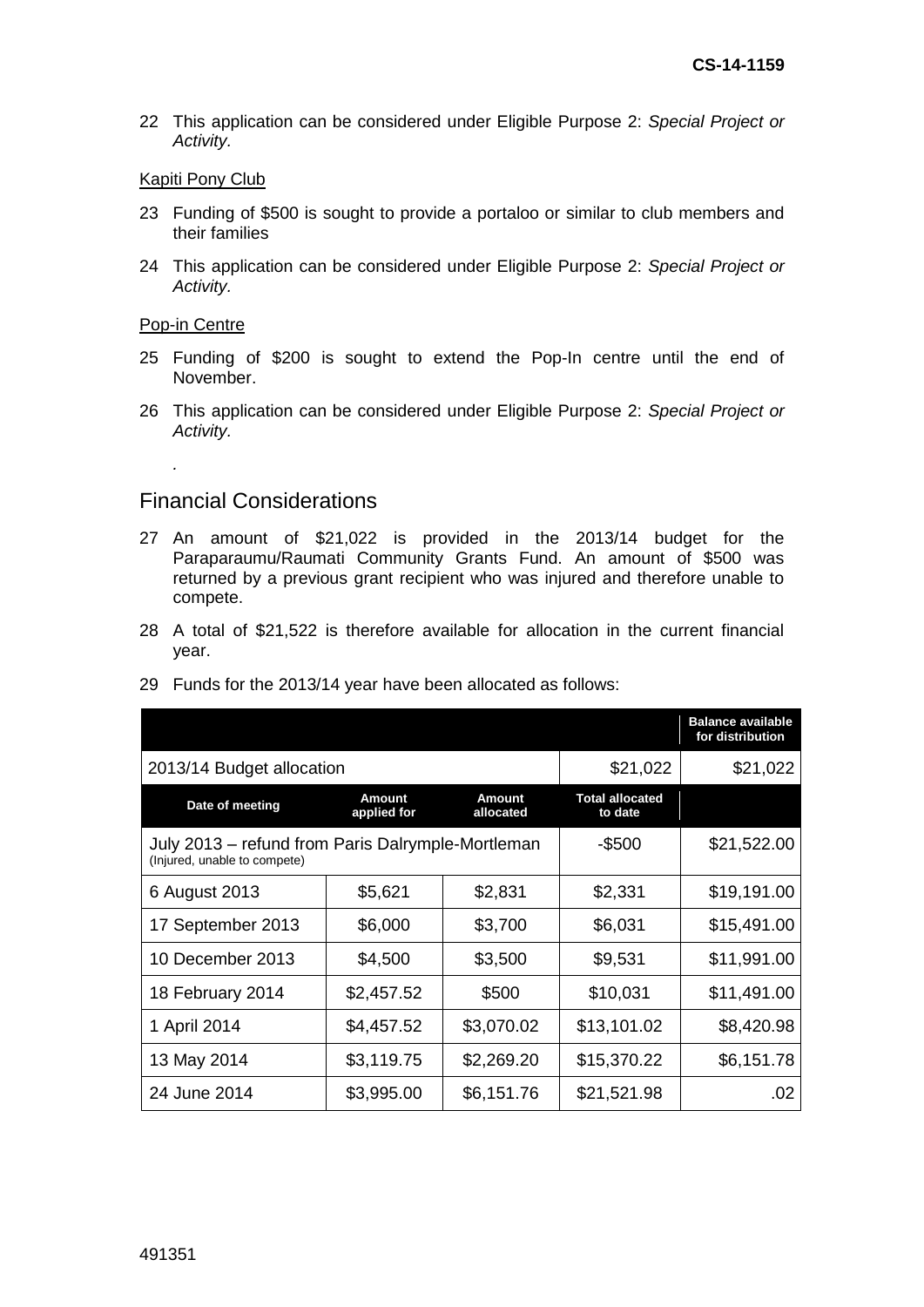30 The following table shows all grants made to date in the 2013/14 financial year:

| <b>Date</b> | <b>Recipient</b>            | <b>Amount</b> | <b>Purpose of Grant</b>                                                                 | <b>Report Back</b>               |
|-------------|-----------------------------|---------------|-----------------------------------------------------------------------------------------|----------------------------------|
| 6/8/13      | Kapiti Pony Club            | \$500         | Relocation costs and to purchase<br>storage container to convert into a<br>new clubroom | Received<br>15-05-14             |
| 6/8/13      | <b>Emily Gannon</b>         | \$250         | Travel costs to Las Vegas to World<br>Hip Hop Dance Championships                       | Received<br>09-08-13             |
| 6/8/13      | <b>Christine White</b>      | \$300         | Accommodation during song<br>writing/singing camp                                       | Received<br>$01 - 04 - 14$       |
| 6/8/13      | Karlos Zammit               | \$100         | Travel to Barcelona and London for<br>Ricki Herbert Football Academy Tour               | Received<br>25-02-14             |
| 6/8/13      | <b>Katherine Ford</b>       | \$240         | To cover 8 indoor netball games                                                         | Received<br>14-02-14             |
| 6/8/13      | Caleb Howell                | \$200         | Travel to Los Angeles Dance Tour                                                        | Due<br><b>Sept 2014</b>          |
| 6/8/13      | Kapiti Horticulture Society | \$250         | <b>Annual Flower Show</b>                                                               | Received<br>13-02-14             |
| 6/8/13      | Kapiti Chess Club           | \$200         | Replace chessboards, chess pieces<br>and clocks                                         | Received<br>19-02-14             |
| 6/8/13      | <b>Mulled Wine Concerts</b> | \$200         | Delivering and removal of piano to<br>concerts                                          | Received<br>15-08-13             |
| 6/8/13      | <b>Neko Diamantis</b>       | \$341         | Aqua Zumba training course                                                              | Received<br>16-09-13             |
| 6/8/13      | Kapiti Mountainbike Club    | \$250         | <b>Additional Resource Consent</b><br>application for their biking track                | Received<br>18-11-13             |
| 17/9/13     | Harry Baker                 | \$250         | School Exchange to Thailand Nov 13                                                      | Received<br>26-03-13             |
| 17/9/13     | <b>Jarrod Stant</b>         | \$250         | Football Tour to Malaysia Sept 13                                                       | Received<br>14-03-14             |
| 17/9/13     | Johnny Hargreaves           | \$250         | Inline Hockey in New Plymouth<br>27 Sep-1 Oct                                           | Received<br>09-01-14             |
| 17/9/13     | Kenakena Boys Mentoring     | \$500         | Overnight camp in December 13                                                           | Due Mar<br>2014                  |
|             |                             |               |                                                                                         | <b>Reminder sent</b><br>06-05-14 |
| 17/9/13     | Zane Blackman               | \$250         | School Exchange to Thailand Nov 13                                                      | Received<br>25-03-14             |
| 17/9/13     | <b>Mary Potter Hospice</b>  | \$500         | <b>Strawberry Festival Nov 13</b>                                                       | Received<br>03-02-14             |
| 17/9/13     | Probus Club                 | \$300         | 40th Jubilee in November 2014                                                           | Due<br><b>Feb 2015</b>           |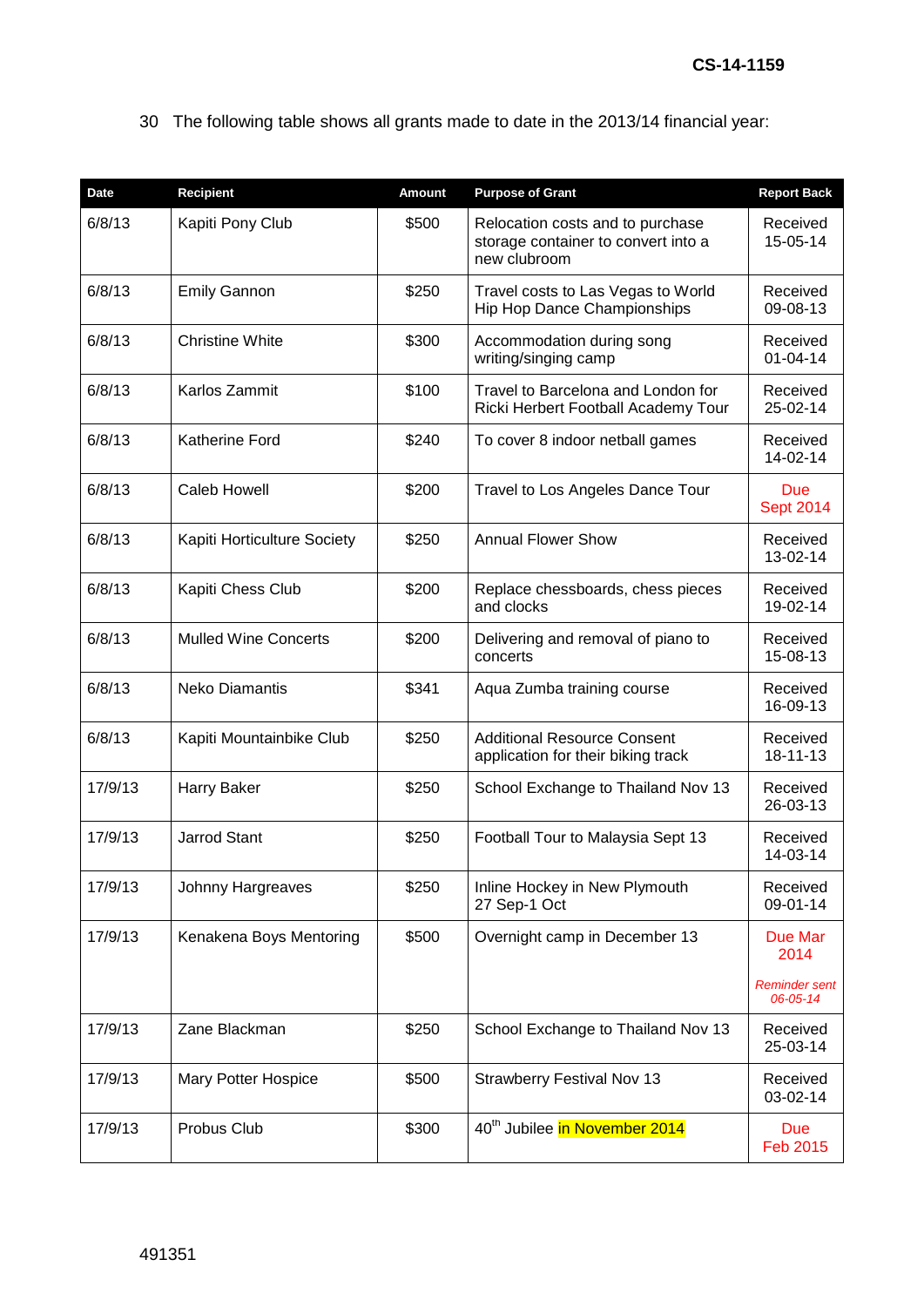## **CS-14-1159**

| Date     | <b>Recipient</b>                             | <b>Amount</b> | <b>Purpose of Grant</b>                                                                                        | <b>Report Back</b>                                              |
|----------|----------------------------------------------|---------------|----------------------------------------------------------------------------------------------------------------|-----------------------------------------------------------------|
| 17/9/13  | <b>Holly Cooper</b>                          | \$250         | School Exchange to Thailand Nov 13                                                                             | Received<br>02-04-14                                            |
| 17/9/13  | L'Arche Kapiti                               | \$300         | A pilgrimage on the Wanganui River<br>Nov <sub>13</sub>                                                        | Received<br>04-04-14                                            |
| 17/9/13  | Peter Pan Playgroup                          | \$300         | Rental costs Kapiti Community Centre                                                                           | Received<br>24-02-14                                            |
| 17/9/13  | Stroke Club - Kapiti                         | \$300         | Hall rental at Kapiti Community Centre                                                                         | Verbal<br>report back<br>presented<br>at meeting<br>of 01-04-14 |
| 17/9/13  | <b>Presentation Sisters</b>                  | \$250         | Hall Hire and Security for their Mission<br><b>Gala 2013</b>                                                   | Received<br>12-11-13                                            |
| 10/12/13 | <b>Light House Family Trust</b>              | \$500         | Costs of having seat harnesses<br>installed in the Light House vans.                                           | Received<br>28-01-14                                            |
| 10/12/13 | Kapiti Coast Rugby League<br>$(2004)$ Inc    | \$500         | Cost of hiring fields for the 2013 Tag<br>Season                                                               | Due<br><b>Mar 2014</b>                                          |
|          |                                              |               |                                                                                                                | <b>Reminder sent</b><br>06-05-14                                |
| 10/12/13 | Sadie Stuart                                 | \$500         | Costs associated with setting up the<br><b>Diesel Club</b>                                                     | Received<br>12/5/2014                                           |
| 10/12/13 | Dean Hapeta                                  | \$250         | Holding the 'Reggae on the Beach'<br>events in Raumati, in January 2014                                        | Received<br>09-01-14                                            |
| 10/12/13 | Jacinta Beckley                              | \$250         | Attending the NZ U20 Women's<br>Basketball Champs in Perth, in<br>February 2014                                | Received<br>27-02-14                                            |
| 10/12/13 | Our Lady of Kapiti Parish<br>Events          | \$500         | Holding the fundraising luncheon at<br>Southwards Car Museum, in<br>December 2013                              | Received<br>21-01-14                                            |
| 10/12/13 | Parkinson's Society Kapiti<br>Horowhenua Inc | \$500         | Administration costs of the Society's<br>local office                                                          | Received<br>26-02-14                                            |
| 10/12/13 | Kapiti Women's Community<br>Choir            | \$500         | Costs for Kapiti Uniting Church Hall in<br>Raumati Beach                                                       | <b>Due</b><br><b>Mar 2014</b>                                   |
|          |                                              |               |                                                                                                                | Reminder sent<br>06-05-14                                       |
| 18/02/14 | Cancer Society - Kapiti                      | \$500         | Costs for providing a Survivors and<br>Caregivers Marquee at the Cancer<br>Society Relay for Life, Paraparaumu | <b>Due April</b><br>2014                                        |
|          |                                              |               | Domain, 22/23 February 2014                                                                                    | Reminder sent<br>$20 - 05 - 14$                                 |
| 01/04/14 | Alice Mason                                  | \$500         | Costs of attending an International<br>Choral Festival in Canada, in June<br>2014                              | Due August<br>2014                                              |
| 01/04/14 | 3pm Afterschool Care                         | \$400         | Costs of producing a t-shirt for each<br>child in their school holiday care<br>programme                       | Due June<br>2014                                                |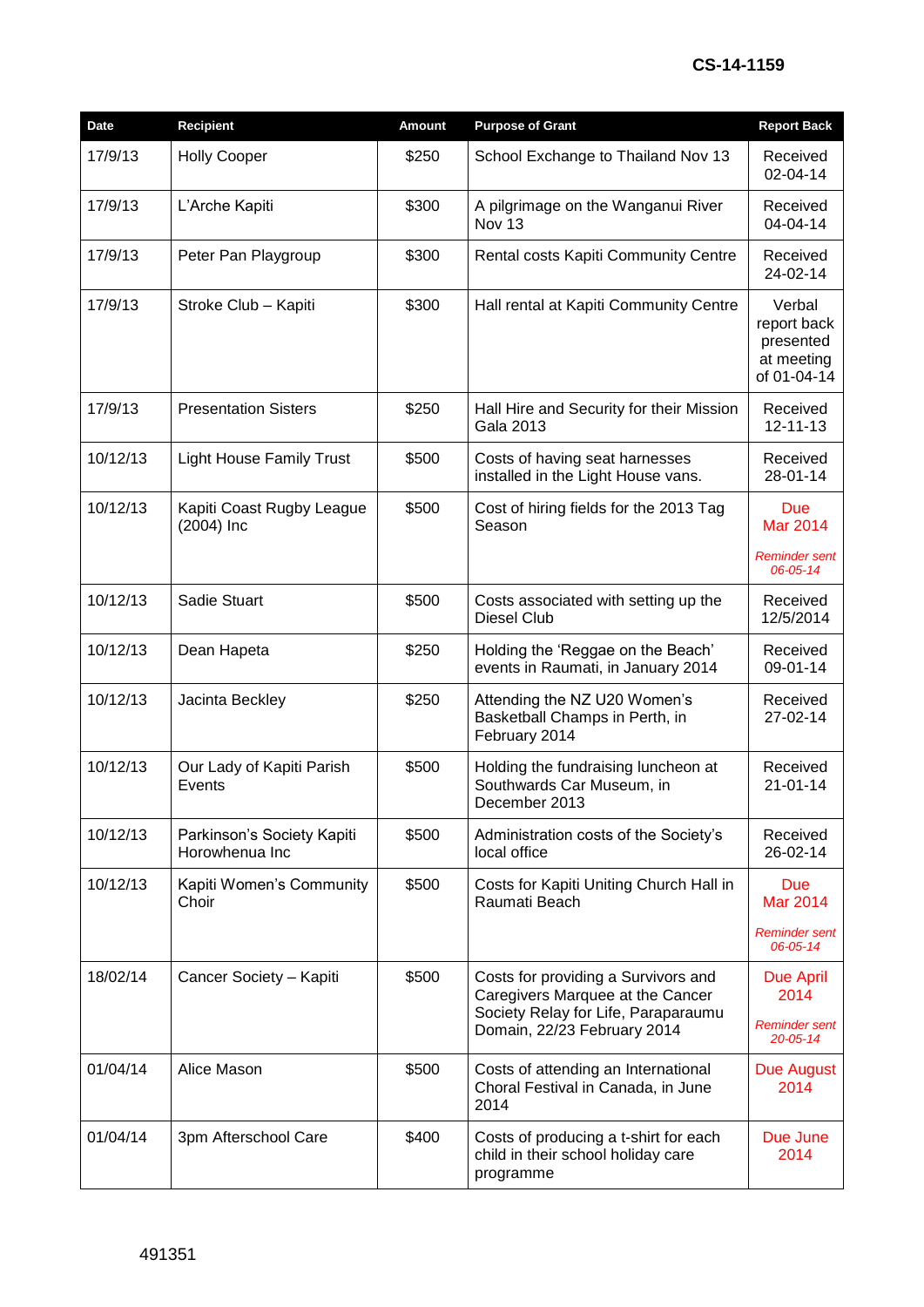| Date       | <b>Recipient</b>                                  | Amount   | <b>Purpose of Grant</b>                                                                                                                                                 | <b>Report Back</b>        |
|------------|---------------------------------------------------|----------|-------------------------------------------------------------------------------------------------------------------------------------------------------------------------|---------------------------|
| 01/04/14   | Victim Support                                    | \$500    | Costs of delivering their services to<br>victims of crime and trauma                                                                                                    | Due June<br>2014          |
| 01/04/014  | Kapiti Table Tennis Club                          | \$500    | To assist with the costs of hall rental.                                                                                                                                | Received<br>27June 14     |
| 01/04/014  | Kapiti Coasters Filipino<br>Sports & Social Club  | \$500    | To assist with the costs of hall rental.                                                                                                                                | Due June<br>2014          |
| 01/04/014  | Selena Te'o                                       | \$500    | Costs of attending an International<br>Choral Festival in Canada, in June<br>2014                                                                                       | <b>Due August</b><br>2014 |
| 01/04/014  | St Patrick's School                               | \$170.02 | Advertising costs associated with St<br>Patrick's School Family Fair                                                                                                    | Due June<br>2014          |
| 13/05/014  | <b>Community Music Junction</b>                   | \$74.20  | To cover the cost of the Raumati hall<br>hire for the Festival of African Song,<br>Drum and Dance on 1 June 2014.                                                       | Due Aug<br>2014           |
| 13/05/014  | Kapiti Community Patrol                           | \$475.00 | To pay for a Training Officer to attend<br>the 2014 CPNZ Annual Training<br>Conference in Nelson, on 17 June<br>2014.                                                   | Due Aug<br>2014           |
| 13/05/014  | Loved for Life<br>(Raumati/Paekakariki)           | \$500.00 | To assist with the cost of providing<br>quilts, meals and knitted garments to<br>parents with new babies in the<br>Raumati/Paekakariki areas.                           | Received<br>8 July 14     |
| 13/05/014  | NZ Society of Genealogists<br>- Kapiti Branch     | \$500.00 | To pay for the costs of hiring display<br>boards for a World War I Expo at<br>Paraparaumu Library on 16 and 17<br>August 2014.                                          | Due Oct<br>2014           |
| 13/05/014  | <b>Waikanae Performing Arts</b><br>Society        | \$500.00 | To assist with the cost of sending a<br>dance team to compete in national<br>competition for the British Theatre<br>Dance Association on 6-8 June 2014,<br>in Auckland. | Due Aug<br>2014           |
| 13/05/014  | Pop in Centre                                     | \$220.00 | To pay the cost of the Murray Jensen<br>room at the Kapiti Community Centre,<br>for a trial run of "Pop In" meetings for<br>elderly folk.                               | Due Aug<br>2014           |
| 24/06/2014 | Grace Williamson - Kapiti<br><b>Vaulting Club</b> | \$500.00 | To assist towards costs for your<br>costume and travel attending the<br>World Equestrian Games in France.                                                               | Due Sep<br>2014           |
| 24/06/2014 | Jayden Stratford                                  | \$500.00 | To assist towards costs to travel and<br>attend the Sydney Friendship Games<br>as a selected player of the U17 Raw<br>Sox Softball Team (NZ Development<br>Boys).       | Due Sep<br>2014           |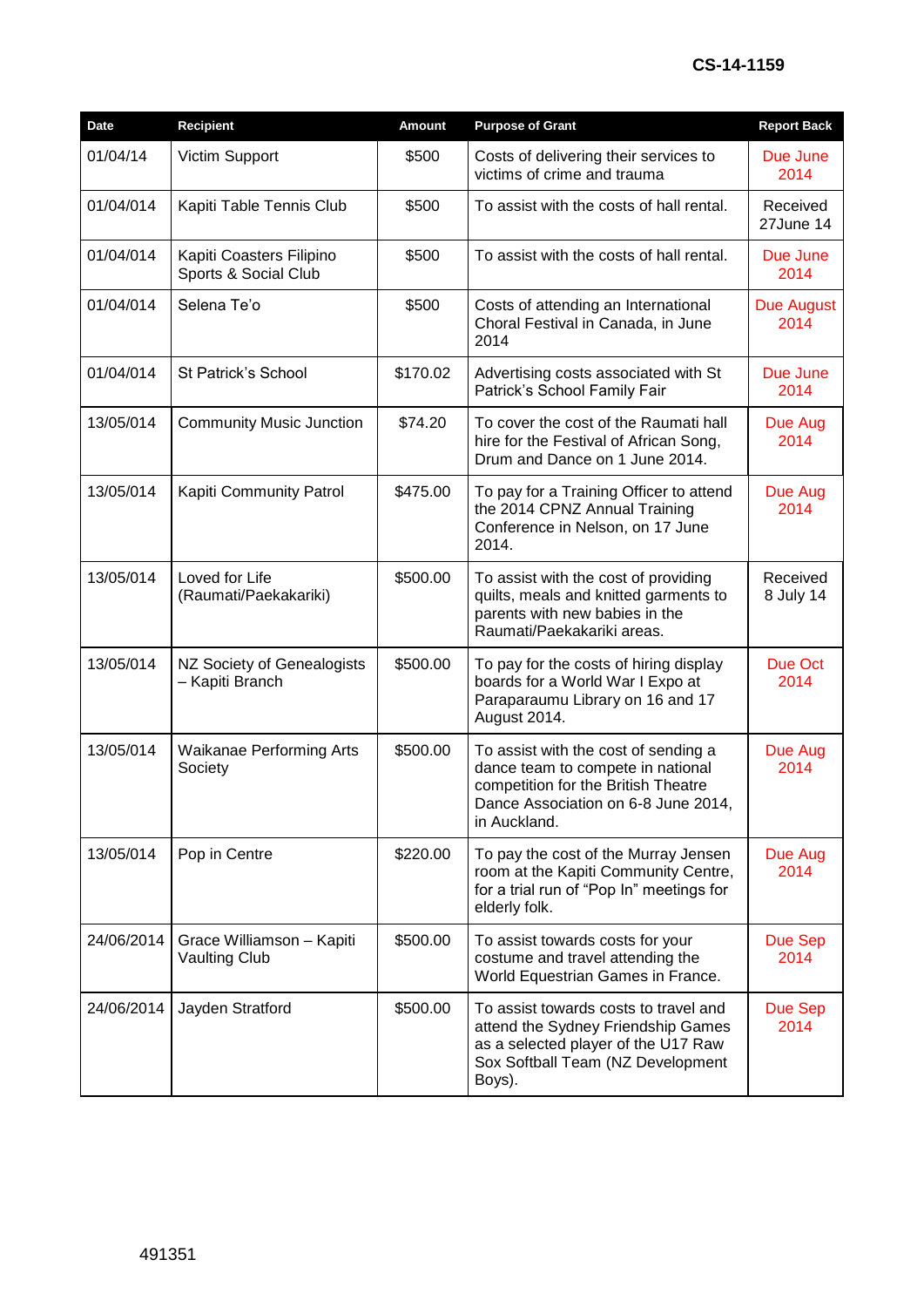| <b>Date</b> | Recipient                                                    | <b>Amount</b> | <b>Purpose of Grant</b>                                                                                                                                                          | <b>Report Back</b>     |
|-------------|--------------------------------------------------------------|---------------|----------------------------------------------------------------------------------------------------------------------------------------------------------------------------------|------------------------|
| 24/06/2014  | Hearing in Kapiti Trust                                      | \$500.00      | To assist the trust to raise funds for<br>the provision of Oxicon Front Row to<br>Go Soundfield Systems to support<br>school children's learning on the Kapiti<br>Coast          | Due Sep<br>2014        |
| 24/06/2014  | LOVED 4 LIFE $-$<br>(Paraparaumu Chapter)                    | \$500.00      | To assist towards the costs of<br>providing quilts, meals and knitted<br>garments to parents with new babies<br>in the Paraparaumu areas.                                        | <b>Due Sep</b><br>2014 |
| 24/06/2014  | Gypsymoth Victory<br>Cheerleading                            | \$495.00      | To cover registration costs of nine<br>members attending the CheerBrandz<br><b>Wellington Cheerleading Competition</b><br>(September 2014).                                      | <b>Due Sep</b><br>2014 |
| 24/06/2014  | Kapiti Science Fair (Kapiti<br><b>Kids Motivation Trust)</b> | \$500.00      | To assist towards costs of holding the<br>Kapiti Science Fair 2014, including<br>materials, costume hire, travel<br>vouchers and communicating devices.                          | Due Sep<br>2014        |
| 24/06/2014  | Kapiti Circus Club                                           | \$500.00      | To assist with initial set up and<br>promotion costs to run a series of<br>workshops and classes for kids (7-12<br>years) youth (12-17 years) and Adults<br>on the Kapiti Coast. | <b>Due Sep</b><br>2014 |
| 24/06/2014  | Jennifer Ponne                                               | \$500.00      | To assist towards costs for your<br>costume and travel attending the<br>World Equestrian Games in France                                                                         | Due Sep<br>2014        |
| 24/07/2014  | Kapiti Equestrian Club                                       | \$718.92      | Disbursement of the balance of the<br>2013/14 Fund.                                                                                                                              | N/A                    |
| 24/07/2014  | Hearing in Kapiti Trust                                      | \$718.92      | Disbursement of the balance of the<br>2013/14 Fund.                                                                                                                              | N/A                    |
| 24/07/2014  | Aged Concern Kapiti                                          | \$718.92      | Disbursement of the balance of the<br>2013/14 Fund.                                                                                                                              | N/A                    |
|             | <b>Total allocated to date</b>                               | \$21,521.98   |                                                                                                                                                                                  |                        |

- 31 An amount of \$21,506 is provided in the 2014/15 budget for the Paraparaumu/Raumati Community Grants Fund.
- 32 The total of applications under consideration in this report is 3,312.
- 33 Should all applications be approved in full, the balance remaining in the 2014/15 financial year would be **\$18,194.**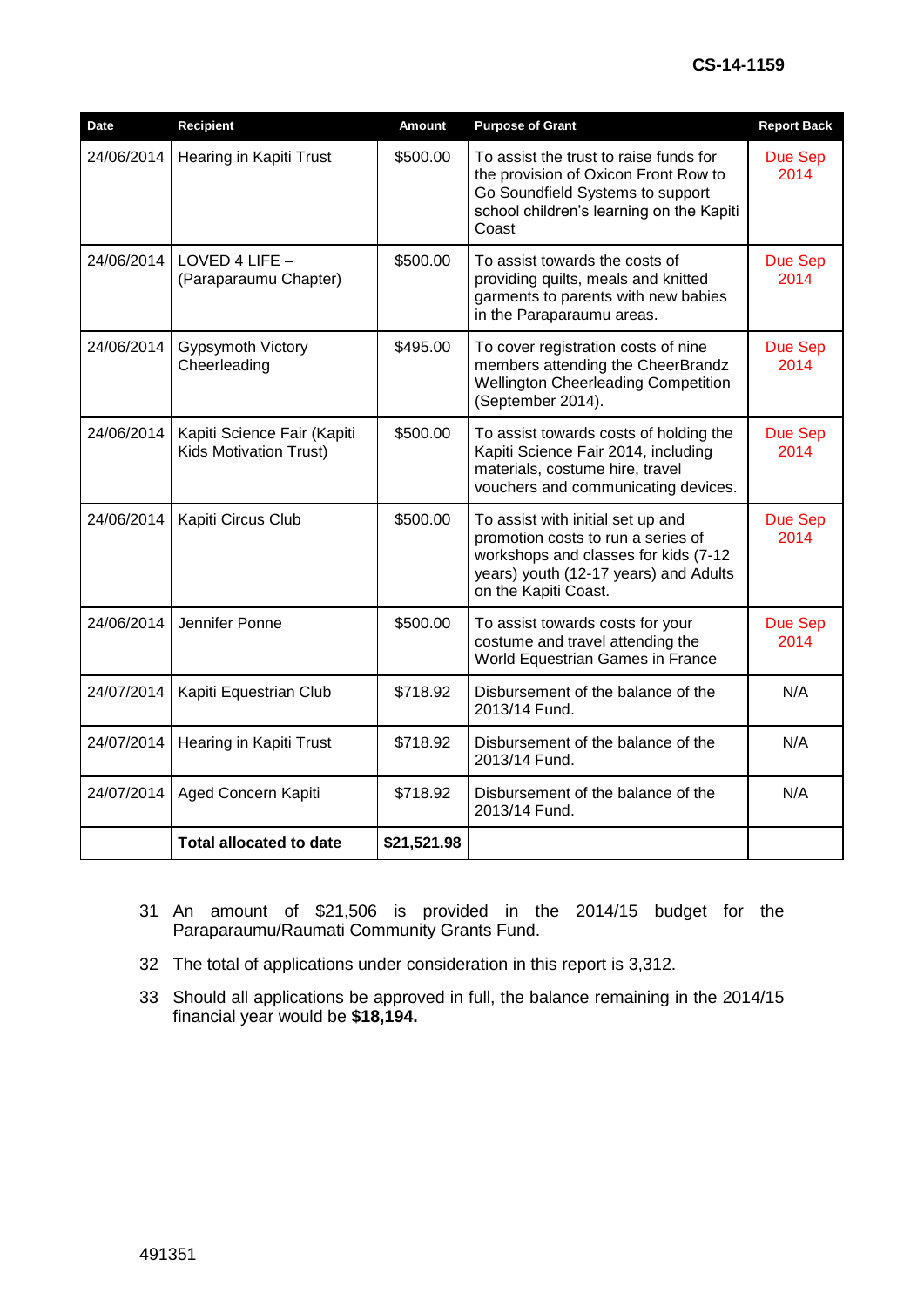## **Delegation**

34 The Paraparaumu/Raumati Community Board has delegated authority as at section D.10 of the Governance Structure approved by Council on 7 November 2013:

## *Community Grants*

*10.13 Authority to consider and approve the allocation of community-based grant funds as deemed appropriate under agreed criteria of both existing schemes and any granting schemes that may be approved through the Annual Plan process of the Long Term Plan (LTP) process.* 

# **RECOMMENDATIONS**

- 35 That the Paraparaumu/Raumati Community Board grants Traditional Irish Dancing Association of NZ (TIDANZ) funding of \$500 to assist with venue cost for the 2014 TIDA National Championships.
- 36 That the Paraparaumu/Raumati Community Board grants Sean Kelly a grant of \$500 to assist with the costs of the use of Weka Park over the summer period for football
- 37 That the Paraparaumu/Raumati Community Board grants Chance Sullivan a grant of \$500 to assist with living costs while away on a scholarship to France.
- 38 That the Paraparaumu/Raumati Community Board grants Presentation Sisters a grant of \$112 to assist with the costs of hiring Paraparaumu Memorial hall for a Gala/Garage sale.
- 39 That the Paraparaumu/Raumati Community Board grants Paraparaumu Primary School a grant of \$500. to make new Kapahaka Uniforms for the schools 125 year anniversary
- 40 That the Paraparaumu/Raumati Community Board grants Kapiti Pony Club a grant of \$500 to provide a portaloo or similar to club members and their families
- 41 That the Paraparaumu/Raumati Community Board grants the Pop-in Centre a grant of \$200 to extend the Pop-In centre until the end of November.

## **Report prepared by: Approved for submission by:**

**Sharalyn Haddleton Alison Law**

**Executive Secretary Community Services**

**Acting Group Manager Community Services**